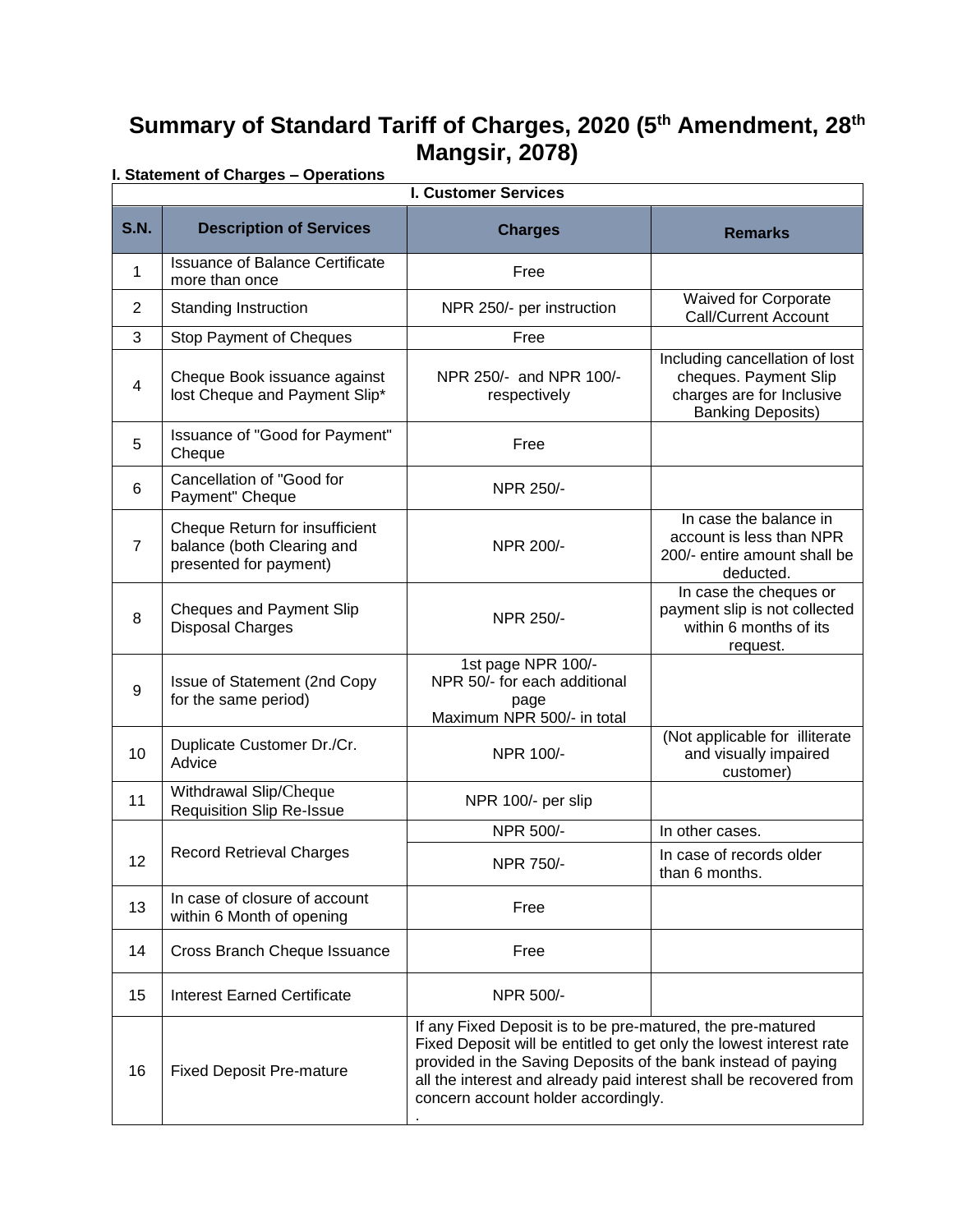| 17 | <b>Fixed Deposit Certificate</b><br>(Duplicate)                          | NPR 100/- |
|----|--------------------------------------------------------------------------|-----------|
|    | Issuance of other banks cheque<br>against home cheque up to 2<br>Million | NPR 250/- |
| 18 | Issuance of other banks cheque<br>against home cheque above 2<br>Million | NPR 500/- |

\*Payment Slip Charges are for Inclusive Banking Depositors.

|             | II. Any Branch Banking Services (ABBS) |               |                |  |  |  |
|-------------|----------------------------------------|---------------|----------------|--|--|--|
| <b>S.N.</b> | <b>Description of Services</b>         | <b>Amount</b> | <b>Remarks</b> |  |  |  |
|             | Self-Deposited (Any Limit)             | Free          |                |  |  |  |
| 2.          | Up to 3 Lakhs (Deposited by Others)    | Free          |                |  |  |  |
| 3.          | Above 3 Lakhs (Deposited by Others)    | Free          |                |  |  |  |

| <b>III. Cheque Processing</b> |  |  |
|-------------------------------|--|--|
|-------------------------------|--|--|

| <b>S.N.</b> | <b>Description of Services</b>                   | <b>Amount</b>   | <b>Remarks</b>                         |
|-------------|--------------------------------------------------|-----------------|----------------------------------------|
| А.          | <b>ECC</b>                                       |                 |                                        |
|             | Normal Clearing secession Up to NPR<br>200,000/- | Free            |                                        |
| 2           | Above NPR 200,000/-                              | <b>NPR 15/-</b> | Rates below 2L unchanged               |
| 3           | Late Present Charge of Cheques                   | NPR 200/-       |                                        |
| 4           | <b>Express Present Charge</b>                    | NPR 100/-       |                                        |
| 5           | <b>Regular Clearing FCY</b>                      | <b>NPR 15/-</b> |                                        |
| 6           | <b>High Value Clearing</b>                       | NPR 100/-       |                                        |
|             | <b>Bills Collection</b>                          | NPR 500/-       | To be added to cost of<br>another bank |
| 8           | <b>RTGS</b>                                      | As per NRB      |                                        |

|                            |                             |                                     | <b>Transaction Fee in NPR Based on Slab</b> |  |       |                |
|----------------------------|-----------------------------|-------------------------------------|---------------------------------------------|--|-------|----------------|
| <b>B. IPS Price Scheme</b> |                             | <b>Up to 500</b>                    | $>500-50K$                                  |  | >50K  | <b>Remarks</b> |
|                            |                             |                                     |                                             |  |       |                |
|                            | NPR Transaction -           | 2.00                                | 5.00                                        |  | 10.00 |                |
|                            | <b>Others</b>               |                                     |                                             |  |       |                |
| $\mathcal{P}$              | NPR Transaction -           |                                     | 15.00                                       |  |       |                |
|                            | <b>RTPS</b>                 |                                     |                                             |  |       |                |
| 3                          | FCY Transaction (Fee in     |                                     | 15.00                                       |  |       |                |
|                            | NPR)                        |                                     |                                             |  |       |                |
| $\overline{4}$             | Dividend Payment            |                                     | 5.00                                        |  |       | No Charges for |
|                            |                             |                                     |                                             |  |       | Dividend below |
|                            |                             |                                     |                                             |  |       | NPR 100.00     |
|                            | <b>C. Connect IPS Fee</b>   | <b>Up to 500</b>                    | $>500-5K$                                   |  | >5K   |                |
|                            | <b>Fund Transfers</b>       | As per Nepal Clearing House Limited |                                             |  |       |                |
| 2                          | <b>Government Payments</b>  | As per Nepal Clearing House Limited |                                             |  |       |                |
| 3                          | <b>Credit Card Payments</b> |                                     | As per Nepal Clearing House Limited         |  |       |                |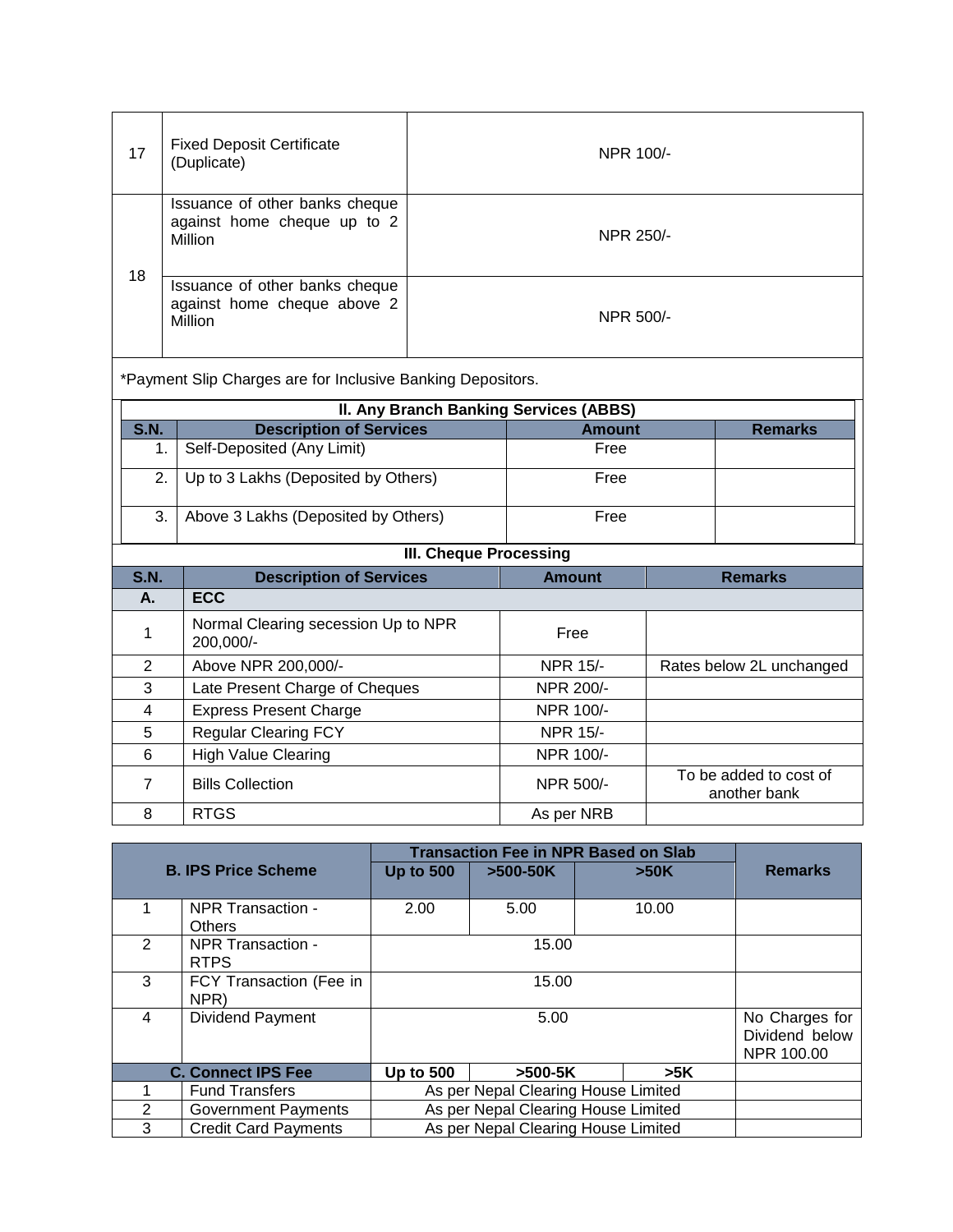| 4                         | <b>Stock Broker Payment</b>                                  | As per Nepal Clearing House Limited |                                       |                                                                                      |  |
|---------------------------|--------------------------------------------------------------|-------------------------------------|---------------------------------------|--------------------------------------------------------------------------------------|--|
| $\overline{5}$            | Wallet Top Up                                                | No Charge                           |                                       |                                                                                      |  |
|                           |                                                              | <b>IV. Digital Banking Services</b> |                                       |                                                                                      |  |
| <b>S.N.</b>               | <b>Description of Services</b>                               |                                     | <b>Amount</b>                         | <b>Remarks</b>                                                                       |  |
| Α.                        | <b>VISA Card Related</b>                                     |                                     |                                       |                                                                                      |  |
| $\mathbf{1}$              | Charges for issuance of VISA ATM cards                       |                                     | NPR 250/-                             |                                                                                      |  |
| 2                         | <b>Annual ATM Charges</b>                                    |                                     | NPR 250/-                             | NPR 1,000/- in case the<br>customer wishes to pay the<br>charges for 5 year upfront. |  |
| 3                         | Re-Issue after Expiry of VISA ATM cards                      |                                     | NPR 250/-                             |                                                                                      |  |
| 4                         | ATM Card re-print due to loss of VISA<br>ATM cards           |                                     | NPR 250/-                             |                                                                                      |  |
| 5                         | Pin Regeneration of VISA ATM cards                           |                                     | NPR 100/-                             |                                                                                      |  |
| 6                         | Card Blocked/ Unblocked of VISA ATM<br>cards                 |                                     | NPR 100/-                             |                                                                                      |  |
| $\overline{7}$            | ATM Card not received within 6 month<br>(Disposal Charge)    |                                     | NPR 250/-                             |                                                                                      |  |
| 8                         | <b>Supplementary Card</b>                                    |                                     | NPR 250/-                             |                                                                                      |  |
| 9                         | Card Blocked charge at the time of A/C<br>closed             |                                     | NPR 100/-                             |                                                                                      |  |
| 10                        | Charges for International VISA ATM Cards                     |                                     | \$10 or equivalent<br>Nepalese Rupees |                                                                                      |  |
| 11                        | ATM Card Account Linkage Charge                              |                                     | NPR 100/-                             |                                                                                      |  |
| 12                        | Mobile Banking Account Linkage Charge                        |                                     | NPR 100/-                             |                                                                                      |  |
| 13                        | Inter Bank Fund Transfer (IBFT) Charge                       |                                     | As per NRB                            |                                                                                      |  |
| <b>B.</b>                 |                                                              |                                     | <b>Mobile Banking</b>                 |                                                                                      |  |
| 1                         | First time subscription                                      |                                     | NPR 200/-                             |                                                                                      |  |
| $\overline{2}$            | Annual Renewal                                               |                                     | NPR 200/-                             |                                                                                      |  |
| $\overline{3}$            | Mobile Banking Password Reset                                |                                     | NPR 50/-                              |                                                                                      |  |
| 4                         | Inter Bank Funds Transfer (IBFT) Charge                      |                                     | NPR 50/-                              |                                                                                      |  |
| $\overline{\mathsf{C}}$ . |                                                              |                                     | <b>E-Banking</b>                      |                                                                                      |  |
| 1                         | First time subscription                                      |                                     | NPR 200/-                             |                                                                                      |  |
| $\overline{c}$            | Annual Renewal                                               |                                     | NPR 200/-                             |                                                                                      |  |
| 3                         | Internet Banking Password Reset                              |                                     | NPR 50/-                              |                                                                                      |  |
|                           |                                                              | <b>V. Transaction Fees</b>          |                                       |                                                                                      |  |
| <b>S.N.</b>               | <b>Description of Services</b>                               |                                     | <b>Amount</b>                         | <b>Remarks</b>                                                                       |  |
| 1                         | ATM Cash withdrawal from MNBBL ATMs                          |                                     | Free                                  |                                                                                      |  |
| $\overline{2}$            | ATM Cash withdrawal from the ATM other<br>than that of MNBBL |                                     | Free                                  |                                                                                      |  |
| 3                         | ATM Cash withdrawal in India                                 |                                     | NPR 250/- per<br>transaction          |                                                                                      |  |
| 4                         | Balance inquiry at MNBBL ATMs                                |                                     | Free                                  |                                                                                      |  |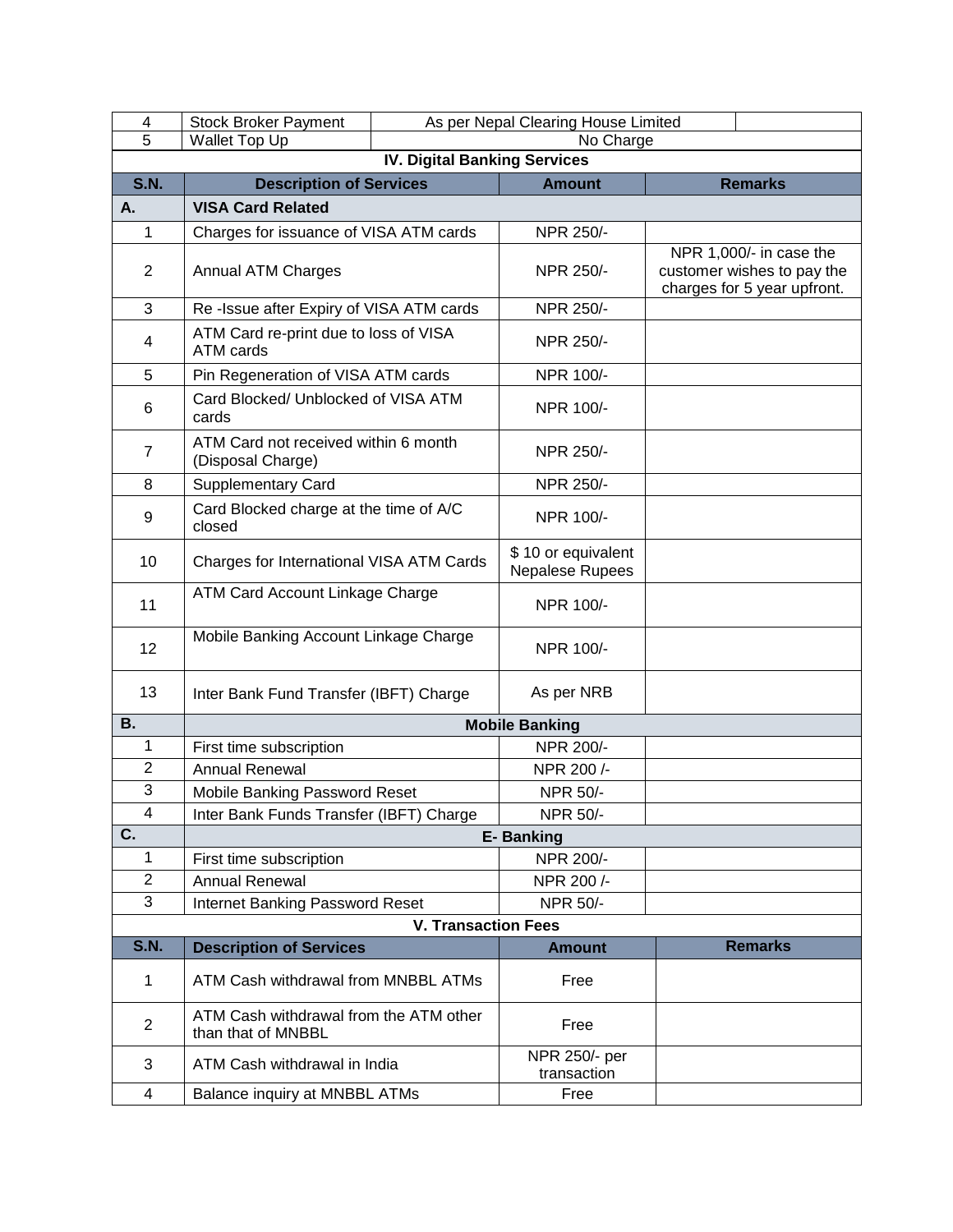| 5                  | Balance inquiry from the ATM other than<br>that of MNBBL | NPR 20/- per            |                |
|--------------------|----------------------------------------------------------|-------------------------|----------------|
|                    |                                                          | enquiry                 |                |
| 6                  | Balance inquiry in India                                 | NPR 50/- per            |                |
|                    | Mini Statement Request from the ATM                      | enquiry<br>NPR 20/- per |                |
| $\overline{7}$     | other than that of MNBBL                                 | request                 |                |
|                    | <b>VI. Locker Charges</b>                                |                         |                |
| <b>S.N.</b>        | <b>Description of Services</b>                           | <b>Amount</b>           | <b>Remarks</b> |
| 1                  | <b>Annual Fees</b>                                       | NPR 2,500/-             |                |
| $\overline{2}$     | <b>Security Deposit</b>                                  | NPR 10,000/-            |                |
| $\overline{3}$     | Breaking of Lockers (in case the key is                  | NPR 1500 + Actual       |                |
|                    | lost)                                                    | Charges for the         |                |
|                    |                                                          | breakage                |                |
|                    | <b>VII. Remittances</b>                                  |                         |                |
| <b>S.N.</b>        | <b>Description of Services</b>                           | <b>Amount</b>           | <b>Remarks</b> |
| 1                  | Up to 15,000                                             | NPR 100/-               |                |
| $\overline{2}$     | 15,001-40,000                                            | NPR 150/-               |                |
| 3                  | 40,001-60,000                                            | NPR 200/-               |                |
| 4                  | 60,001-100,000                                           | NPR 250/-               |                |
| <b>Other Remit</b> |                                                          |                         |                |
| 1                  | As per the charges of remittance company.                |                         |                |
|                    | <b>VII. Others</b>                                       |                         |                |
| S.N.               | <b>Description of Services</b>                           | <b>Amount</b>           | <b>Remarks</b> |
| 1                  | CC TV Footage Retrieval (Below 1 Week)                   | Free                    |                |
| $\overline{2}$     | CC TV Footage Retrieval (Above 1 Week)                   | NPR 100/-               |                |
| 3                  | No Objection Letter/ Letter for Permit                   | NPR 250/-               |                |
| $\overline{4}$     | No due Certificate (for borrower)                        | NPR 500/-               |                |
| 5                  | <b>CIC Charges</b>                                       | As per CIB              |                |
| 6                  | C-ASBA/ASBA Charges                                      | <b>NPR 10/-</b>         |                |

## **II. Statement of Charges – Credit Facilities: Administrative Fees (General/Inclusive Banking)**

| S.N             | <b>Description of services</b>             | <b>Administrative Charges (%)</b>  | <b>Remarks</b> |
|-----------------|--------------------------------------------|------------------------------------|----------------|
|                 | <b>General Banking</b>                     |                                    |                |
|                 | <b>Business Loan (New)</b>                 | 1.00%                              |                |
| 2               | Muktinath Sulav Bewasaya Karja (New)       | 1.00%                              |                |
| 3               | Real Estate Loan (Overdraft or Term) (New) | 1.00%                              |                |
| 4               | Personal Loan (Overdraft or Term) (New)    | 1.00%                              |                |
| 5               | Loan against Shares (New)                  | 1.00%                              |                |
| 6               | Agriculture Loan (New)                     | 1.00%                              |                |
| $\overline{7}$  | Housing Loan                               | 1.00%                              |                |
|                 | (New/Enhancement) including CBHL           |                                    |                |
| 8               | Hire Purchase/Auto Loan (New Vehicle)      | 1.00%                              |                |
| 9               | Hire Purchase/Auto Loan (Old Vehicle)      | 1.00%                              |                |
| 10              | Mortgage Loan                              | $1.00\%$                           |                |
| 11              | Gold and Silver Loan                       | Not Applicable (refer section XII) |                |
| 12 <sub>2</sub> | Loan Against Fixed Deposit, Loan Against   |                                    |                |
|                 | Government/ NRB Saving Bond etc.           | N/A                                |                |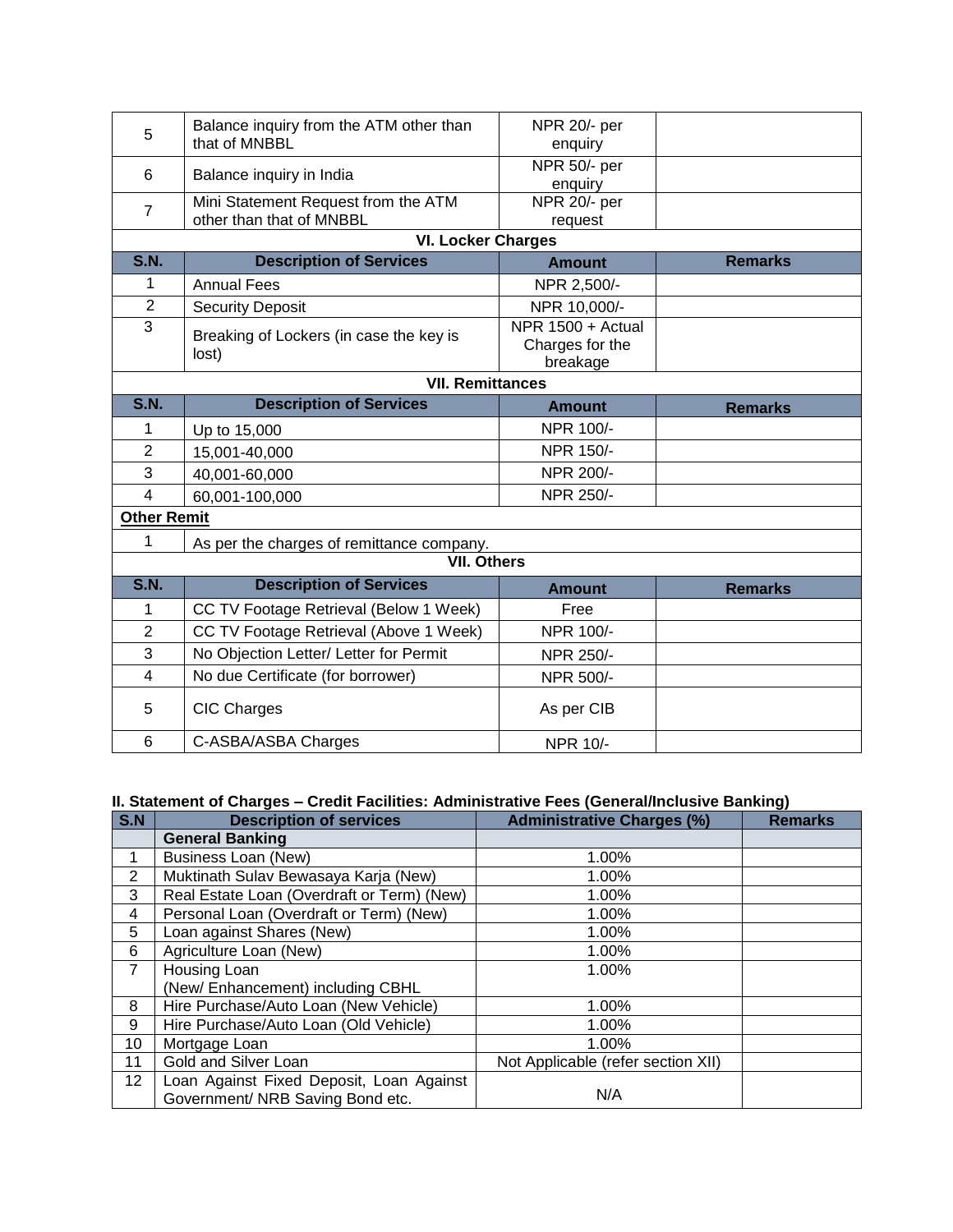| 13 | Consortium Loan               | As per the consortium decision and |  |
|----|-------------------------------|------------------------------------|--|
|    |                               | as approved by concerned credit    |  |
|    |                               | approving authority                |  |
| 14 | <b>Professional Loan</b>      | 1.00%                              |  |
| 15 | Social Loan                   | 1.00%                              |  |
| 16 | <b>Education Loan</b>         | 1.00%                              |  |
| 17 | <b>Other Loans</b>            | 1.00%                              |  |
| в  | <b>Inclusive Banking</b>      |                                    |  |
| 1  | General Loan                  | 1.00%                              |  |
| 2  | Goodwill Member Loan          | 1.00%                              |  |
| 3  | Energy Loan                   | 1.00%                              |  |
| 4  | <b>Emergency Loan</b>         | 1.00%                              |  |
| 5  | Improving Agriculture Loan    |                                    |  |
| 6  | Foreign Employment Loan       | 1.00%                              |  |
| 7  | Micro Enterprise Loan         |                                    |  |
| 8  | Homestead Loan                | 1.00%                              |  |
| 9  | Small Enterprise Loan         | 1.00%                              |  |
| 10 | Small Housing Loan            | 1.00%                              |  |
| 11 | Personal Loan                 | 1.00%                              |  |
| 12 | Wholesale Loan "D" Class Bank | 0.50%                              |  |
| 13 | Wholesale Loan Others         | 1.00%                              |  |

**Note:** 

i. Administrative charge shall be charged on approved loan limit.

ii. No administrative charges shall be levied on subsidized loan.

## **III. Renewal Charges (General Banking)**

| <b>SN</b> | <b>Particulars</b>                                   | <b>Charges</b>                                                                             | <b>Remarks</b> |
|-----------|------------------------------------------------------|--------------------------------------------------------------------------------------------|----------------|
|           | <b>Business Loan</b>                                 | 20% of Initial Administrative Fee                                                          |                |
| 2         | Muktinath Sulav Bewasaya<br>Karja (New)              | 20% of Initial Administrative Fee                                                          |                |
| 3         | <b>Personal Overdraft</b>                            | 20% of Initial Administrative Fee                                                          |                |
| 4         | Loan against shares                                  | 20% of Initial Administrative Fee                                                          |                |
| 5         | <b>Real Estate Overdraft</b>                         | 20% of Initial Administrative Fee                                                          |                |
| 6         | Other Loans                                          | 20% of Initial Administrative Fee                                                          |                |
|           | Gold and Silver Loan                                 | Not Applicable (refer section XII).                                                        |                |
| 8         | Consortium Loan                                      | As per the consortium decision and as approved by concerned credit<br>approving authority. |                |
| 9         | Loan against fixed deposit,<br>government securities | Not Applicable.                                                                            |                |

Note\* Renewal charges for existing loan shall be 20% of Initial Administrative charges. However, such charges shall not be more than 20% of aforementioned administrative charges.

## IV. **Loan Commitment Charge (For General Banking Only)**

#### **i. For Revolving/Demand Nature Loan:**

Loan commitment charge shall be 20% of Administrative charge for unutilized portion of loan if average utilization falls below 60%, which shall be charged at the time of renewal/settlement of loan. For example: If average utilization is 35% then, commitment charged shall be levied at 25% of loan limit (60%- 35%=25%).

## **ii. For Term Nature Loan:**

Loan commitment charge shall be **20%** Administrative charge for unutilized portion of loan if loan utilization less than approved loan limit.

#### *Notes:*

i. In case of account which is settled prior to expiry date of limit, commitment charge shall be obtain till expiry date proportionately.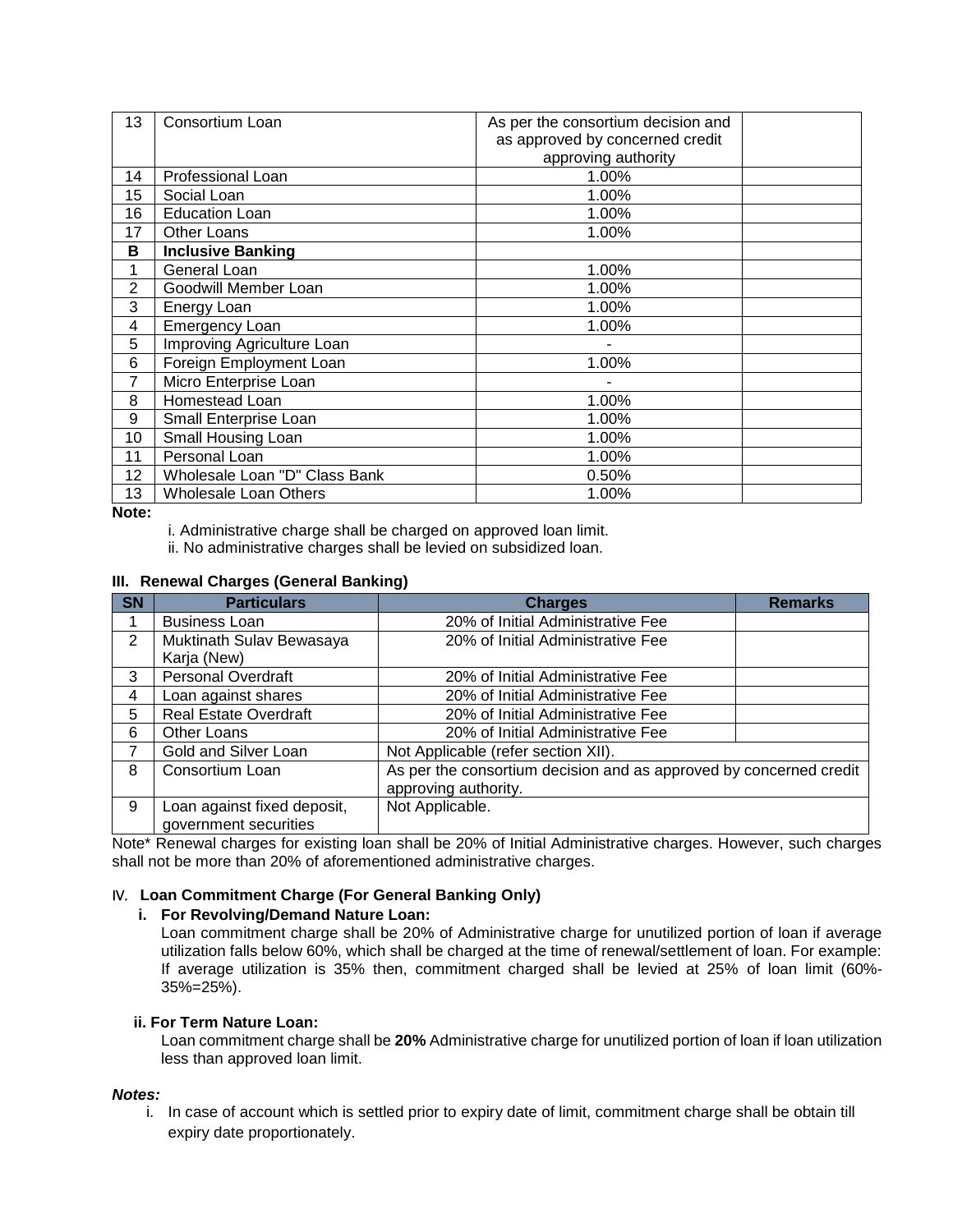## **V. Loan Prepayment Charge:**

- i. Prepayment charge shall applicable on term nature loan only.
- ii. 1.00% if the Loan is prepaid within 2 Years.
- iii. 0.50% if the Loan is prepaid within 2 to 5 Years.
- iv. 0.20% if the Loan is prepaid after 5 Years.

## **VI. SWAP Charge**

- i. 1.00% if the Loan is swapped within 2 Years.
- ii. 0.50% if the Loan is swapped within 2 to 5 Years.
- iii. 0.20% if the Loan is swapped after 5 Years.

#### **Note:**

The prepayment/swap charge on Term Nature Loan with fixed interest rates shall be levied 1.00% of the loan with the consent of borrower.

## **VII. Credit Information Center (CIC) Report Charge**

i.CIC Report Charge shall be actual & incidental cost as charged by Credit Information Center.

#### **VIII.Inter Bank Credit Information Charge**

- i. The charge for entertainment of inter bank credit information request shall be NPR. 500/- per issuance of credit information
- ii.The Charge for issuance of Loan Clearance Certificate NPR. 1,000/-

## **IX. Penal Interest and Interest on Interest**

i. Penal Interest and Interest on Interest on delayed payment shall be 2% (Two percent) p.a. of overdue amount (i.e. Overdue Principal and Overdue Interest).

#### **X. Re-issuance of Correspondence**

i. For every correspondence once issued if re-issued at the request of the customer shall be charged NPR. 250/- per correspondence.

#### **XI. Commission on Non Funded Facilities**

Basic charge for issuance of non-funded facilities/BG shall be NPR 1,000/- or as per table below, whichever is higher.

| S.N | <b>Non-Funded Facilities</b>                          | <b>A Class</b><br><b>Contractor</b> | <b>B</b> Class<br><b>Contractor</b> | C & D Class<br><b>Contractor</b> | <b>Others</b> |
|-----|-------------------------------------------------------|-------------------------------------|-------------------------------------|----------------------------------|---------------|
| 1   | <b>Bid Bond Guarantee (BBG)</b>                       | $0.20\%$ p.q.                       | $0.20\%$ p.q.                       | $0.25%$ p.q.                     | $0.25%$ p.q.  |
| 2   | Performance Bond Guarantee/<br>Supply Guarantee (PBG) | $0.30\%$ p.q.                       | $0.30\%$ p.q.                       | $0.35%$ p.q.                     | $0.35%$ p.q.  |
| 3   | <b>Advance Payment Guarantee</b><br>(APG)             | $0.30\%$ p.q.                       | $0.35%$ p.q.                        | $0.35%$ p.q.                     | $0.45%$ p.g.  |
| 4   | Credit Supply Guarantee (CSG)                         | $0.30\%$ p.q.                       | $0.35%$ p.q.                        | $0.35%$ p.q.                     | $0.45%$ p.q.  |
| 5   | <b>Issuance/Line of Credit</b>                        | <b>NPR 500</b>                      | <b>NPR 500</b>                      | NPR 1,000                        | NPR 1,000     |
| 6   | <b>Other Guarantees Fee</b>                           | $0.30\%$ p.q.                       | $0.35%$ p.q.                        | $0.35%$ p.q.                     | $0.45%$ p.q.  |

#### **XII. Insurance Charge (Gold and Silver Loan)**

Insurance charges of 1% on Gold and silver loan amount shall charge every year until the settlement of loan. However, insurance charge could also be levied proportionately on quarterly basis.